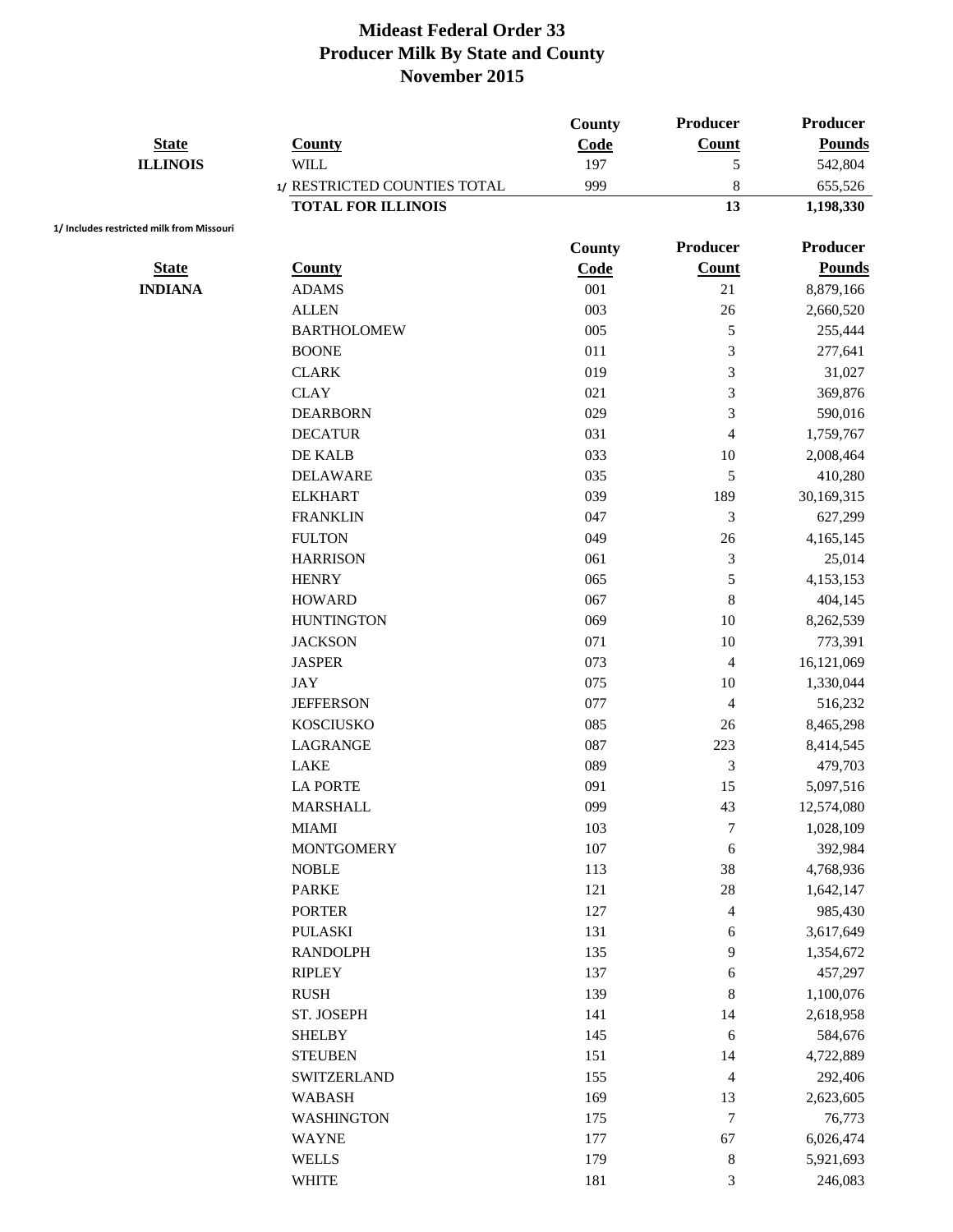|                                 |                           | County        | <b>Producer</b> | <b>Producer</b> |
|---------------------------------|---------------------------|---------------|-----------------|-----------------|
| <b>State</b>                    | <b>County</b>             | Code          | <b>Count</b>    | <b>Pounds</b>   |
| <b>INDIANA</b>                  | WHITLEY                   | 183           | 9               | 1,602,719       |
|                                 | RESTRICTED COUNTIES TOTAL | 999           | 32              | 35,805,386      |
|                                 | <b>TOTAL FOR INDIANA</b>  |               | 954             | 194,689,651     |
|                                 |                           | <b>County</b> | <b>Producer</b> | <b>Producer</b> |
| <b>State</b>                    | <b>County</b>             | Code          | Count           | <b>Pounds</b>   |
| <b>KENTUCKY</b>                 | <b>CHRISTIAN</b>          | 047           | 5               | 51,384          |
|                                 | RESTRICTED COUNTIES TOTAL | 999           | 10              | 209,147         |
|                                 | <b>TOTAL FOR KENTUCKY</b> |               | 15              | 260,531         |
|                                 |                           | County        | <b>Producer</b> | <b>Producer</b> |
| <b>State</b>                    | <b>County</b>             | Code          | Count           | <b>Pounds</b>   |
| <b>MARYLAND</b>                 | 1/ GARRETT                | 023           | 38              | 2,481,044       |
| 1/ Includes Restricted Counties | <b>TOTAL FOR MARYLAND</b> |               | 38              | 2,481,044       |
|                                 |                           | County        | <b>Producer</b> | Producer        |
| <b>State</b>                    | <b>County</b>             | Code          | Count           | <b>Pounds</b>   |
| <b>MICHIGAN</b>                 | <b>ALCONA</b>             | 001           | 6               | 1,600,195       |
|                                 | <b>ALGER</b>              | 003           | 3               | 169,154         |
|                                 | <b>ALLEGAN</b>            | 005           | $70\,$          | 26,290,675      |
|                                 | <b>ALPENA</b>             | 007           | 32              | 4,648,719       |
|                                 | <b>ARENAC</b>             | 011           | 21              | 7,478,880       |
|                                 | <b>BARAGA</b>             | 013           | $\overline{4}$  | 167,136         |
|                                 | <b>BARRY</b>              | 015           | 30              | 25,265,257      |
|                                 | <b>BAY</b>                | 017           | 6               | 1,832,583       |
|                                 | <b>BERRIEN</b>            | 021           | 7               | 3,018,378       |
|                                 | <b>BRANCH</b>             | 023           | 20              | 5,274,543       |
|                                 | <b>CALHOUN</b>            | 025           | 21              | 11,129,416      |
|                                 | CASS                      | 027           | 3               | 271,344         |
|                                 | <b>CHARLEVOIX</b>         | 029           | 5               | 874,792         |
|                                 | <b>CHEBOYGAN</b>          | 031           | 4               | 719,837         |
|                                 | <b>CHIPPEWA</b>           | 033           | 8               | 790,322         |
|                                 | <b>CLARE</b>              | 035           | $27\,$          | 4,656,612       |
|                                 | <b>CLINTON</b>            | 037           | 60              | 64,215,060      |
|                                 | <b>DELTA</b>              | 041           | 4               | 586,794         |
|                                 | <b>EATON</b>              | 045           | 23              | 1,559,638       |
|                                 | <b>GENESEE</b>            | 049           | 7               | 2,092,390       |
|                                 | <b>GLADWIN</b>            | 051           | 7               | 1,927,239       |
|                                 | <b>GRAND TRAVERSE</b>     | 055           | 5               | 331,560         |
|                                 | <b>GRATIOT</b>            | 057           | 35              | 54,989,201      |
|                                 | <b>HILLSDALE</b>          | 059           | 27              | 6,921,596       |
|                                 | <b>HURON</b>              | 063           | 73              | 79,473,726      |
|                                 | <b>INGHAM</b>             | 065           | 24              | 7,935,036       |
|                                 | <b>IONIA</b>              | 067           | 49              | 32,920,792      |
|                                 | <b>IOSCO</b>              | 069           | 12              | 3,228,106       |
|                                 | <b>ISABELLA</b>           | 073           | 42              | 13,322,899      |
|                                 | <b>JACKSON</b>            | 075           | 18              | 6,501,707       |
|                                 | <b>KALAMAZOO</b>          | 077           | 7               | 12,380,045      |
|                                 | <b>KENT</b>               | 081           | 33              | 15,023,778      |
|                                 | <b>LAPEER</b>             | 087           | 29              | 3,552,508       |
|                                 | LEELANAU                  | 089           | 4               | 277,979         |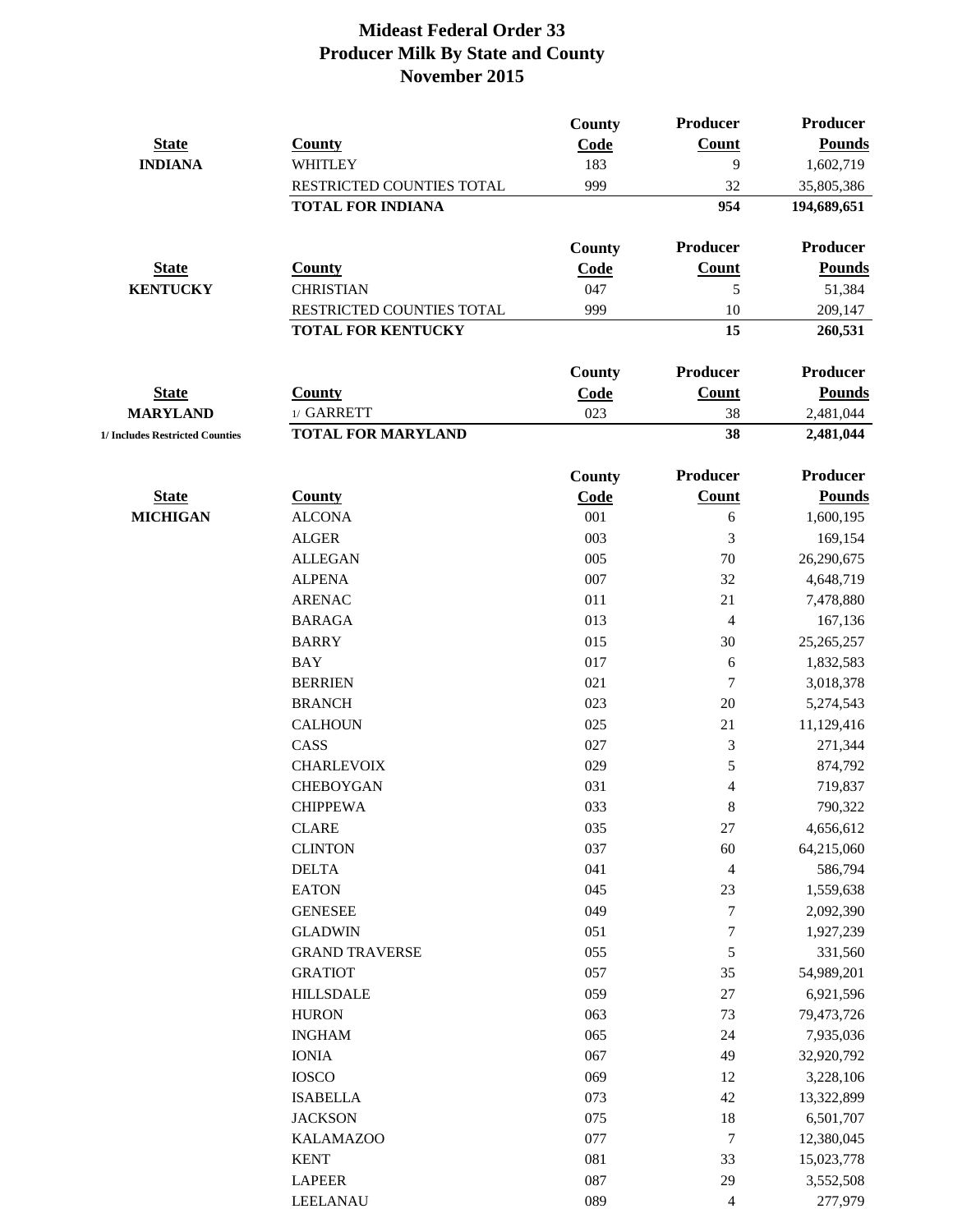|                  |                            | <b>County</b> | Producer         | <b>Producer</b> |
|------------------|----------------------------|---------------|------------------|-----------------|
| <b>State</b>     | <b>County</b>              | Code          | Count            | <b>Pounds</b>   |
| <b>MICHIGAN</b>  | <b>LENAWEE</b>             | 091           | 26               | 20,653,284      |
|                  | <b>LIVINGSTON</b>          | 093           | 11               | 3,734,139       |
|                  | <b>MACOMB</b>              | 099           | 6                | 361,579         |
|                  | <b>MARQUETTE</b>           | 103           | 3                | 223,932         |
|                  | <b>MASON</b>               | 105           | 16               | 4,463,278       |
|                  | <b>MECOSTA</b>             | 107           | 22               | 5,715,901       |
|                  | <b>MENOMINEE</b>           | 109           | 14               | 2,938,367       |
|                  | <b>MIDLAND</b>             | 111           | 3                | 1,628,169       |
|                  | <b>MISSAUKEE</b>           | 113           | 45               | 35,389,361      |
|                  | <b>MONROE</b>              | 115           | 4                | 680,280         |
|                  | <b>MONTCALM</b>            | 117           | 52               | 17,094,764      |
|                  | <b>MONTMORENCY</b>         | 119           | 7                | 1,235,760       |
|                  | <b>MUSKEGON</b>            | 121           | 15               | 15,700,131      |
|                  | <b>NEWAYGO</b>             | 123           | 51               | 18,598,153      |
|                  | <b>OCEANA</b>              | 127           | $\boldsymbol{8}$ | 907,174         |
|                  | <b>OGEMAW</b>              | 129           | 41               | 13,317,673      |
|                  | <b>OSCEOLA</b>             | 133           | 37               | 11,907,941      |
|                  | <b>OSCODA</b>              | 135           | 11               | 698,892         |
|                  | <b>OTTAWA</b>              | 139           | 61               | 56,312,797      |
|                  | PRESQUE ISLE               | 141           | 9                | 1,424,432       |
|                  | SAGINAW                    | 145           | 16               | 4,956,286       |
|                  | <b>ST. CLAIR</b>           | 147           | 12               | 2,295,259       |
|                  | ST. JOSEPH                 | 149           | 23               | 6,126,527       |
|                  | <b>SANILAC</b>             | 151           | 102              | 50,900,218      |
|                  | <b>SHIAWASSEE</b>          | 155           | 18               | 5,243,480       |
|                  | <b>TUSCOLA</b>             | 157           | 42               | 26,457,578      |
|                  | <b>VAN BUREN</b>           | 159           | 11               | 7,499,916       |
|                  | WASHTENAW                  | 161           | 22               | 3,731,650       |
|                  | <b>WEXFORD</b>             | 165           | 12               | 813,756         |
|                  | RESTRICTED COUNTIES TOTAL  | 999           | 14               | 3,451,004       |
|                  | <b>TOTAL FOR MICHIGAN</b>  |               | 1,440            | 725,889,578     |
|                  |                            | <b>County</b> | Producer         | <b>Producer</b> |
| <b>State</b>     | <b>County</b>              | Code          | <b>Count</b>     | <b>Pounds</b>   |
| <b>MINNESOTA</b> | <b>OTTER TAIL</b>          | 111           | 3                | 188,399         |
|                  | <b>STEARNS</b>             | 145           | 6                | 277,628         |
|                  | <b>TODD</b>                | 153           | 10               | 46,650          |
|                  | RESTRICTED COUNTIES TOTAL  | 999           | 2                | 78,080          |
|                  | <b>TOTAL FOR MINNESOTA</b> |               | 21               | 590,757         |
|                  |                            | <b>County</b> | Producer         | <b>Producer</b> |
| <b>State</b>     | <b>County</b>              | Code          | Count            | <b>Pounds</b>   |
| <b>NEW YORK</b>  | <b>CATTARAUGUS</b>         | 009           | 60               | 16,047,127      |
|                  | <b>CHAUTAUQUA</b>          | 013           | 148              | 25,651,845      |
|                  | <b>ERIE</b>                | 029           | 11               | 2,963,423       |
|                  | <b>GENESEE</b>             | 037           | 9                | 10,679,759      |
|                  | <b>LIVINGSTON</b>          | 051           | 12               | 13,161,874      |
|                  | <b>WYOMING</b>             | 121           | 15               | 23,381,508      |
|                  | RESTRICTED COUNTIES TOTAL  | 999           | 7                | 6,193,084       |
|                  | <b>TOTAL FOR NEW YORK</b>  |               | 262              | 98,078,620      |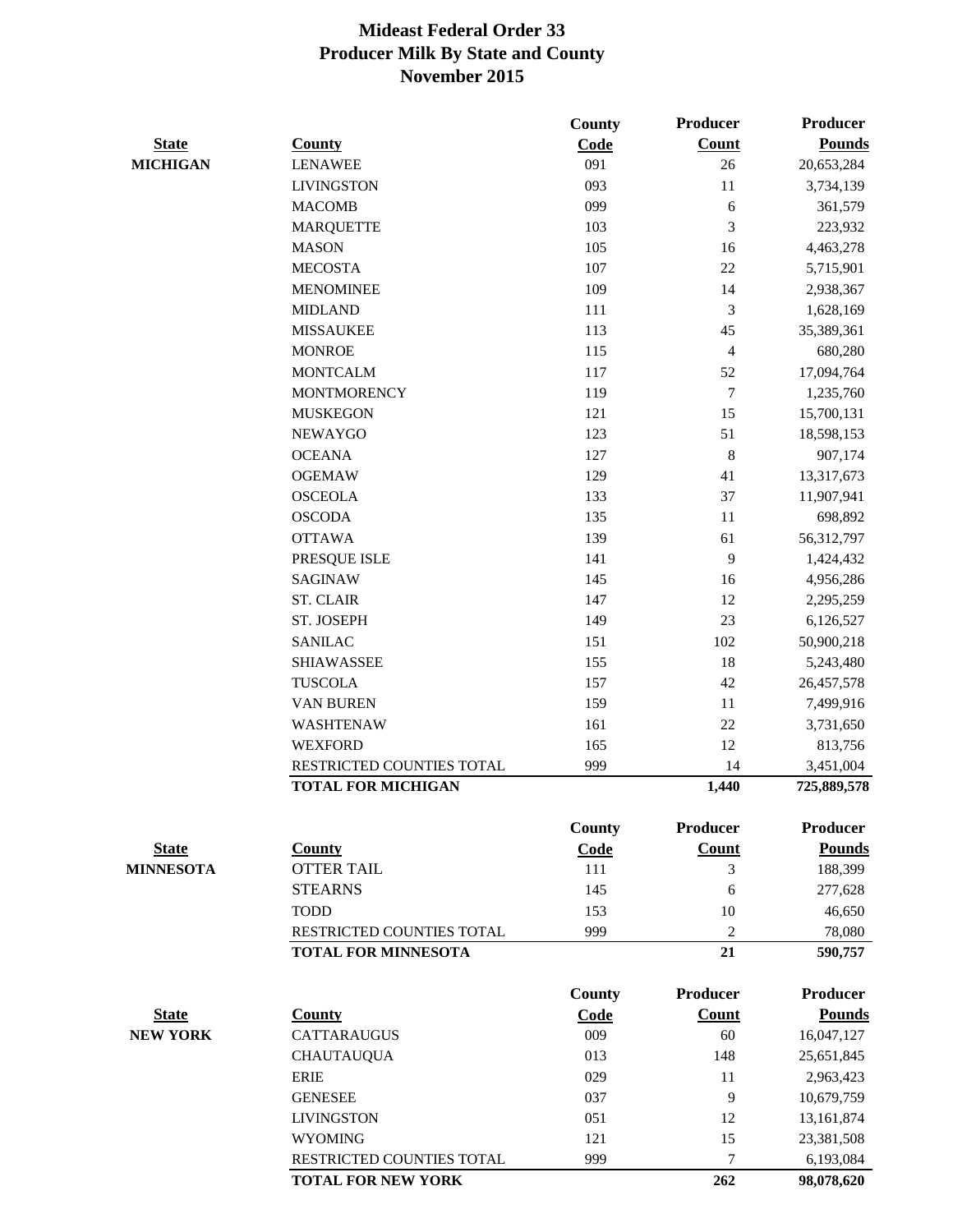|              |                   | County | Producer       | <b>Producer</b> |
|--------------|-------------------|--------|----------------|-----------------|
| <b>State</b> | <b>County</b>     | Code   | <b>Count</b>   | <b>Pounds</b>   |
| <b>OHIO</b>  | <b>ADAMS</b>      | 001    | 19             | 1,241,475       |
|              | <b>ALLEN</b>      | 003    | $\overline{4}$ | 1,790,522       |
|              | <b>ASHLAND</b>    | 005    | 53             | 12,717,410      |
|              | <b>ASHTABULA</b>  | 007    | 32             | 5,768,203       |
|              | <b>ATHENS</b>     | 009    | 10             | 678,672         |
|              | <b>AUGLAIZE</b>   | 011    | 40             | 5,633,688       |
|              | <b>BELMONT</b>    | 013    | 12             | 944,668         |
|              | <b>BROWN</b>      | 015    | $\,$ 8 $\,$    | 595,642         |
|              | <b>BUTLER</b>     | 017    | 3              | 257,839         |
|              | CARROLL           | 019    | 30             | 2,097,787       |
|              | <b>CHAMPAIGN</b>  | 021    | 12             | 1,164,059       |
|              | <b>CLARK</b>      | 023    | 4              | 6,593,026       |
|              | <b>CLINTON</b>    | 027    | 5              | 406,336         |
|              | <b>COLUMBIANA</b> | 029    | $80\,$         | 13,239,981      |
|              | <b>COSHOCTON</b>  | 031    | $26\,$         | 2,627,149       |
|              | <b>CRAWFORD</b>   | 033    | $\,$ 8 $\,$    | 2,846,985       |
|              | <b>DARKE</b>      | 037    | 45             | 8,248,382       |
|              | <b>DEFIANCE</b>   | 039    | 10             | 9,753,029       |
|              | <b>DELAWARE</b>   | 041    | 4              | 305,485         |
|              | <b>FAIRFIELD</b>  | 045    | $\,8\,$        | 535,417         |
|              | <b>FAYETTE</b>    | 047    | 5              | 656,758         |
|              | <b>FULTON</b>     | 051    | $10\,$         | 4,204,518       |
|              | <b>GALLIA</b>     | 053    | $\tau$         | 376,063         |
|              | <b>GEAUGA</b>     | 055    | 55             | 4,220,718       |
|              | <b>GREENE</b>     | 057    | 5              | 998,052         |
|              | <b>GUERNSEY</b>   | 059    | 5              | 534,217         |
|              | <b>HANCOCK</b>    | 063    | 3              | 1,443,824       |
|              | <b>HARDIN</b>     | 065    | 9              | 10,143,464      |
|              | <b>HARRISON</b>   | 067    | $\sqrt{ }$     | 467,533         |
|              | <b>HENRY</b>      | 069    | 8              | 3,828,429       |
|              | <b>HIGHLAND</b>   | 071    | 32             | 2,199,638       |
|              | <b>HOLMES</b>     | 075    | 174            | 13,901,487      |
|              | <b>HURON</b>      | 077    | 49             | 6,040,893       |
|              | <b>JACKSON</b>    | 079    | 6              | 111,345         |
|              | <b>JEFFERSON</b>  | 081    | 6              | 622,324         |
|              | <b>KNOX</b>       | 083    | 33             | 8,560,031       |
|              | <b>LICKING</b>    | 089    | 13             | 4,838,442       |
|              | <b>LOGAN</b>      | 091    | 28             | 4,442,059       |
|              | <b>LORAIN</b>     | 093    | 18             | 1,778,846       |
|              | <b>MADISON</b>    | 097    | 13             | 12,963,450      |
|              | <b>MAHONING</b>   | 099    | 32             | 8,983,053       |
|              | <b>MARION</b>     | 101    | 4              | 5,812,432       |
|              | <b>MEDINA</b>     | 103    | 22             | 3,501,794       |
|              | <b>MEIGS</b>      | 105    | 5              | 523,226         |
|              | <b>MERCER</b>     | 107    | 99             | 27,110,672      |
|              | <b>MIAMI</b>      | 109    | 10             | 1,155,593       |
|              | <b>MONROE</b>     | 111    | 11             | 679,585         |
|              | <b>MORGAN</b>     | 115    | $\sqrt{ }$     | 1,776,472       |
|              | <b>MORROW</b>     | 117    | 9              | 2,540,763       |
|              | <b>MUSKINGUM</b>  | 119    | 14             | 1,078,511       |
|              |                   |        |                |                 |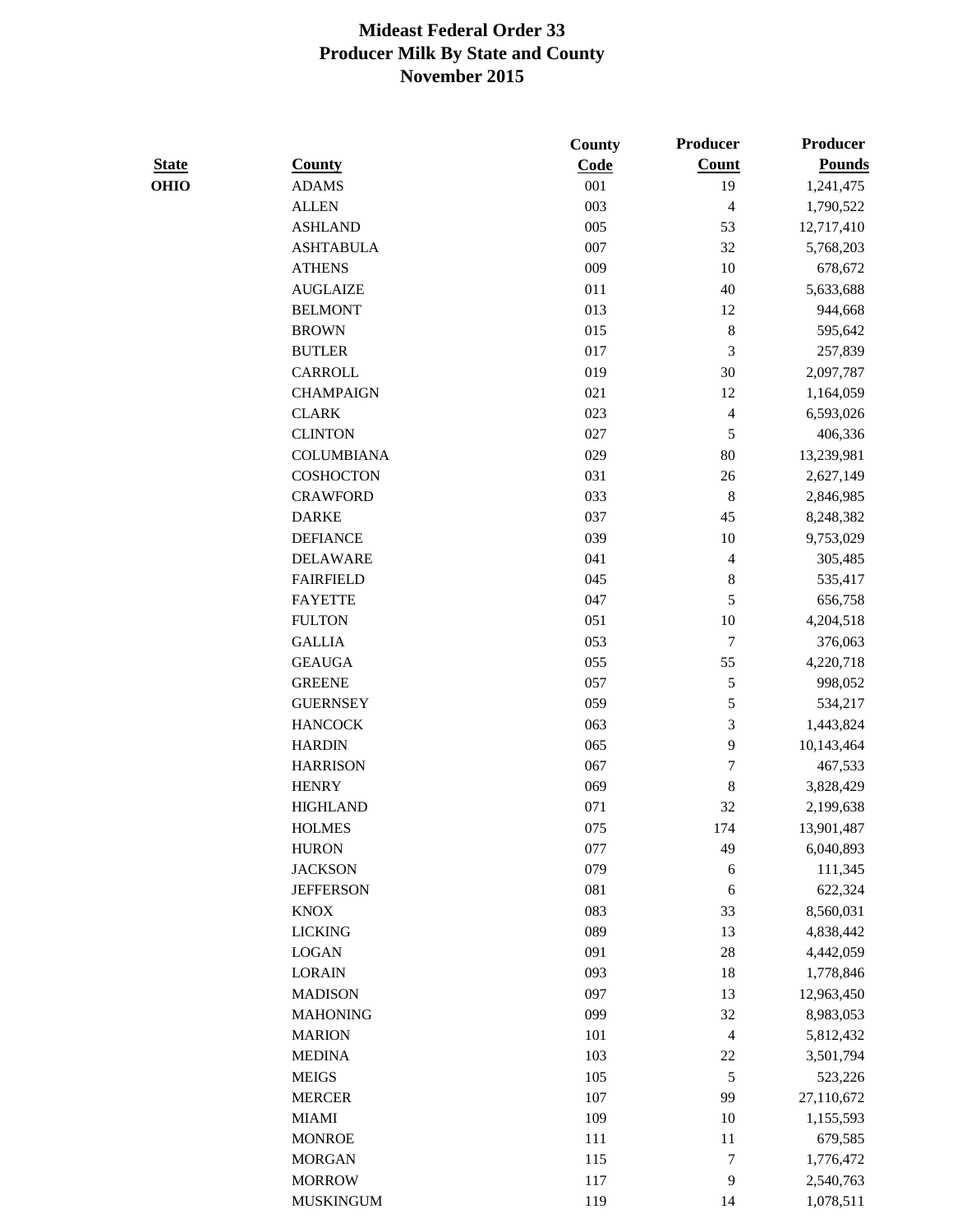|              |                           | <b>County</b> | Producer       | <b>Producer</b> |
|--------------|---------------------------|---------------|----------------|-----------------|
| <b>State</b> | <b>County</b>             | Code          | Count          | <b>Pounds</b>   |
| <b>OHIO</b>  | <b>PAULDING</b>           | 125           | 9              | 15,711,431      |
|              | <b>PERRY</b>              | 127           | 3              | 396,304         |
|              | <b>PICKAWAY</b>           | 129           | 9              | 3,031,464       |
|              | <b>PIKE</b>               | 131           | 11             | 392,999         |
|              | <b>PORTAGE</b>            | 133           | 14             | 2,466,879       |
|              | <b>PREBLE</b>             | 135           | 10             | 1,260,694       |
|              | <b>PUTNAM</b>             | 137           | 13             | 7,673,594       |
|              | <b>RICHLAND</b>           | 139           | 114            | 11,608,433      |
|              | <b>ROSS</b>               | 141           | 9              | 560,009         |
|              | <b>SANDUSKY</b>           | 143           | 9              | 823,182         |
|              | <b>SCIOTO</b>             | 145           | 3              | 273,565         |
|              | <b>SENECA</b>             | 147           | 3              | 827,476         |
|              | <b>SHELBY</b>             | 149           | 44             | 7,276,437       |
|              | <b>STARK</b>              | 151           | 74             | 14,824,420      |
|              | <b>TRUMBULL</b>           | 155           | $28\,$         | 4,294,459       |
|              | TUSCARAWAS                | 157           | 130            | 12,041,747      |
|              | <b>UNION</b>              | 159           | 8              | 879,607         |
|              | <b>VAN WERT</b>           | 161           | 7              | 4,816,727       |
|              | <b>WASHINGTON</b>         | 167           | 18             | 3,004,844       |
|              | <b>WAYNE</b>              | 169           | 237            | 53,384,748      |
|              | <b>WILLIAMS</b>           | 171           | 3              | 7,087,939       |
|              | <b>WOOD</b>               | 173           | 6              | 5,243,699       |
|              | <b>WYANDOT</b>            | 175           | 7              | 679,291         |
|              | RESTRICTED COUNTIES TOTAL | 999           | 16             | 1,561,352       |
|              | <b>TOTAL FOR OHIO</b>     |               | 1,897          | 373,061,247     |
|              |                           |               |                |                 |
|              |                           | <b>County</b> | Producer       | <b>Producer</b> |
| <b>State</b> | <b>County</b>             | Code          | <b>Count</b>   | <b>Pounds</b>   |
| PENNSYLVANIA | <b>ARMSTRONG</b>          | 005           | 30             | 3,691,890       |
|              | <b>BEAVER</b>             | 007           | 25             | 1,719,433       |
|              | <b>BUTLER</b>             | 019           | 30             | 3,539,430       |
|              | <b>CAMBRIA</b>            | 021           | $8\phantom{1}$ | 1,380,194       |
|              | <b>CENTRE</b>             | 027           | 11             | 385,079         |
|              | <b>CLARION</b>            | 031           | $26\,$         | 2,752,955       |
|              | <b>CLEARFIELD</b>         | 033           | $\,8\,$        | 710,832         |
|              | <b>CLINTON</b>            | 035           | 17             | 1,617,941       |
|              | <b>CRAWFORD</b>           | 039           | 134            | 18,829,647      |
|              | <b>ELK</b>                | 047           | $\,8\,$        | 532,796         |
|              | <b>ERIE</b>               | 049           | 64             | 4,980,407       |
|              | <b>FAYETTE</b>            | 051           | 23             | 2,506,197       |
|              | <b>FOREST</b>             | 053           | 3              | 173,396         |
|              | <b>HUNTINGDON</b>         | 061           | 5              | 6,025,858       |
|              | <b>INDIANA</b>            | 063           | 53             | 7,738,480       |
|              | <b>JEFFERSON</b>          | 065           | 29             | 1,837,168       |
|              | <b>LAWRENCE</b>           | 073           | 33             | 5,546,494       |
|              | <b>MERCER</b>             | 085           | 72             | 7,703,089       |
|              | NORTHUMBERLAND            | 097           | 4              | 121,015         |
|              | <b>SOMERSET</b>           | 111           | 78             | 4,868,415       |
|              | <b>VENANGO</b>            | 121           | 6              | 801,688         |
|              | <b>WARREN</b>             | 123           | 33             | 2,918,719       |
|              | <b>WASHINGTON</b>         | 125           | 23             | 2,291,541       |
|              |                           |               |                |                 |